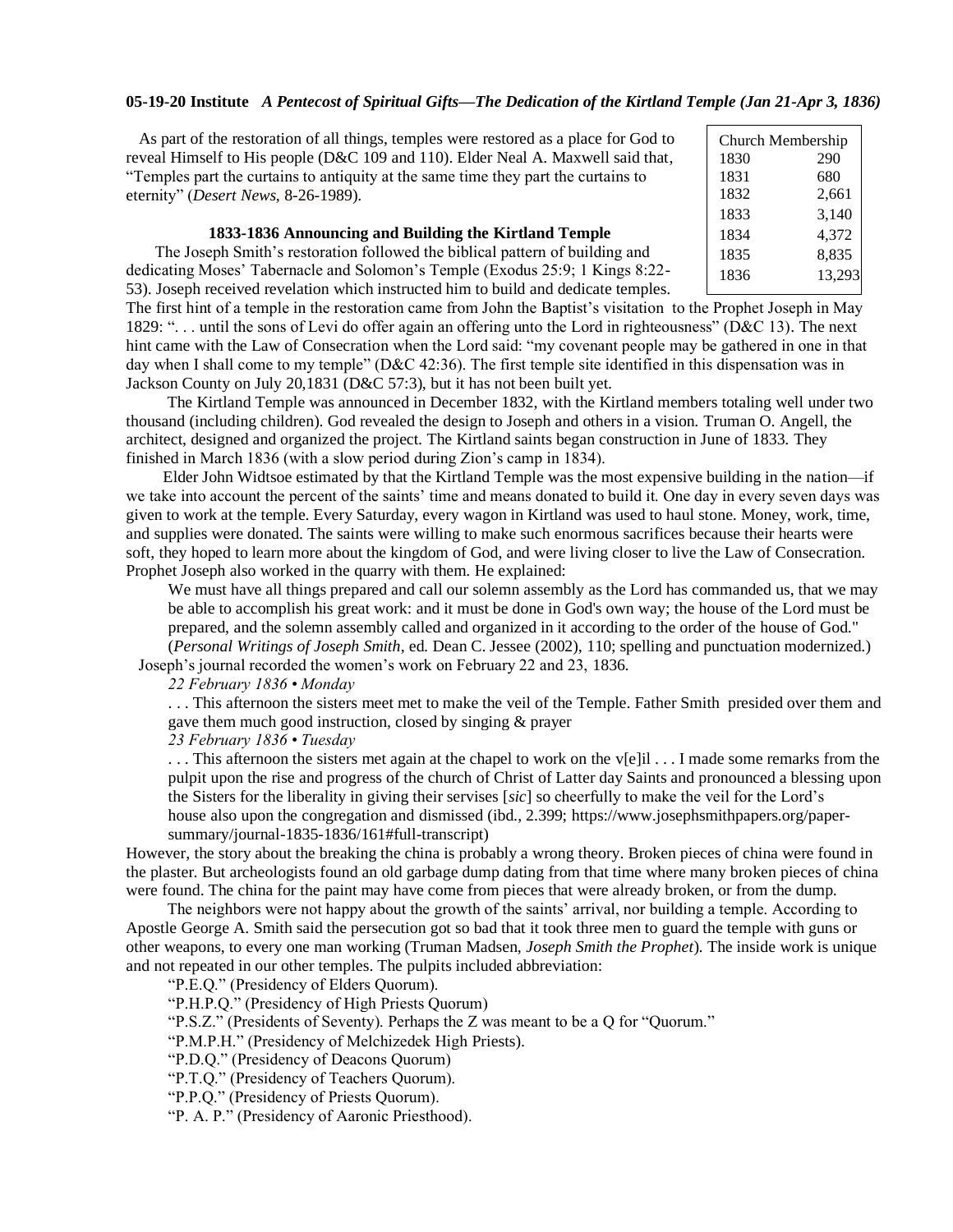## **January 21-33, 1836—Thursday and Friday—First Washings and Anointings**

 Even before the interior was finished, the Kirtland Temple became associated with spiritual manifestations. Portions of the temple were completed sufficiently enough by January 21, 1836, for the Prophet Joseph to introduce another ordinance to a few of his leaders: "washings and anointing." The *Encyclopedia of Mormonism,*  describes "washings and anointing" as:

Preparatory or initiatory ordinances in the temple. They signify the cleansing and sanctifying power of Jesus Christ applied to the attributes of the person and to the hallowing of all life. They have biblical precedents (see Oil; Temples Through the Ages; Washing and Anointing). Women are set apart to administer the ordinances to women, and men are set apart to administer the ordinances to men. Latter-day Saints look forward to receiving these inspired and inspiring promises with the same fervent anticipation they bring to baptism. They come in the spirit of a scriptural command: "Cleanse your hands and your feet before me" (D&C 88:74; cf. 1 John 2:27). (Daniel Ludlow, 3.1444)

Those invited on January 21 had prepared themselves spiritually that they saw many visions, including a vision of the third heaven or Celestial Kingdom. (The kingdoms had been described four years previously in D&C 76:49- 111.) Joseph prepared the attic of the printing office for washings, and then "at early candle-light" they went to the west room in the temple to perform the anointings. Oliver Cowdery recorded in his diary from that day:

At about three o'clock P. M. I assembled in our office garret, having all things prepared for the occasion, with presidents Joseph Smith, Jr. F.G. Williams, Sidney Rigdon, Hyrum Smith, David Whitmer, John Whitmer and elder John Corrill, and washed our bodies with pure water before the Lord, preparatory to the annointing [*sic*] with holy oil. After we were washed, our bodies were perfumed with a sweet smelling oderous [*sic*] wash . . . Those named in the first room were annointed with the same kind of oil and in the man[ner] that were Moses and Aaron, and those who stood before the Lord in ancient days, and those in the other rooms with annointing oil prepared for them. The glorious scene is too great to be described in this book, therefore, I only say, that the heavens were opened to many, and great and marvelous things were shown" (*BYU Studies*, 1972, vol. 12.418).

Joseph taught them that "all who had died without a knowledge of the gospel, but who would have accepted it if given an opportunity, were heirs of that kingdom" (which Joseph later expanded on with vicarious baptism work). (Daniel Ludlow, *Encyclopedia of Mormonism,* 3.1444).

 First "aged Father Smith" received his anointings, and then a group blessing. Each person in order of age received their anointings next, and Father Smith, the patriarch, gave each a blessing (Smith, *History of the Church,*  2.379). When it came to his son Joseph's blessing:

The heavens were opened upon us, and I beheld celestial kingdom of God, and the glory thereof, whether in the body or out I cannot tell. I saw the transcendent beauty of the gate through which the heirs of that kingdom will enter, which was like unto circling flames of fire; also the blazing throne of God, whereon was seated the Father and the Son. I saw the beautiful streets of that kingdom, which had the appearance of being paved with gold. I saw Fathers Adam and Abraham, and my father and mother, my brother Alvin, . . . Thus came the voice of the or unto me saying: All who have died without a knowledge of this gospel, who would have received it if they had been permitted to tarry, shall be heirs of the celestial kingdom of God.

All this and a few other verses is recorded now as D&C 137. However, other gems from the same vision are not recorded in our scriptures. Joseph also saw the service and labors of the Twelve serving as missionaries :

I saw the Twelve Apostles of the Lamb, who are now upon the earth, who hold the keys of this last ministry, in foreign lands, standing together in a circle, much fatigued, with their clothes tattered and feet swollen, with their eyes cast downward, and Jesus standing in their midst, and they did not behold Him. The Savior looked upon them and wept (Joseph Smith, *History of the Church,* 2.381).

The vision then gave individual views of different missionaries serving with angelic protection. The Twelve in the celestial kingdom, and "the redemption of Zion." Other men also saw visions, the Savior, and angels ministered to them, so that "the house was filled with the glory of God" (ibid., 2.382-382). The others included the bishopric and high councilors of both Kirtland Zion. The next night the Twelve and Seventy experienced a similar anointing and spiritual outpouring. Joseph recorded that he "sealed" each with words that "the Lord put into my heart" (ibid., 3.383). Both nights the anointings and heavenly visions and outpourings lasted until about 2:00 am. I cannot find examples of women receiving their washings and atoning's yet, but they were later.

 Many spirit and vision filled meetings were held over the next two months. Many saw the Savior and the future of the Lord's kingdom. Even during the "silent watches of the night," Joseph remembered, "while my eyes were closed in sleep, the visions of the Lord were sweet unto me, and His glory was round about me" (ibid., 2.387).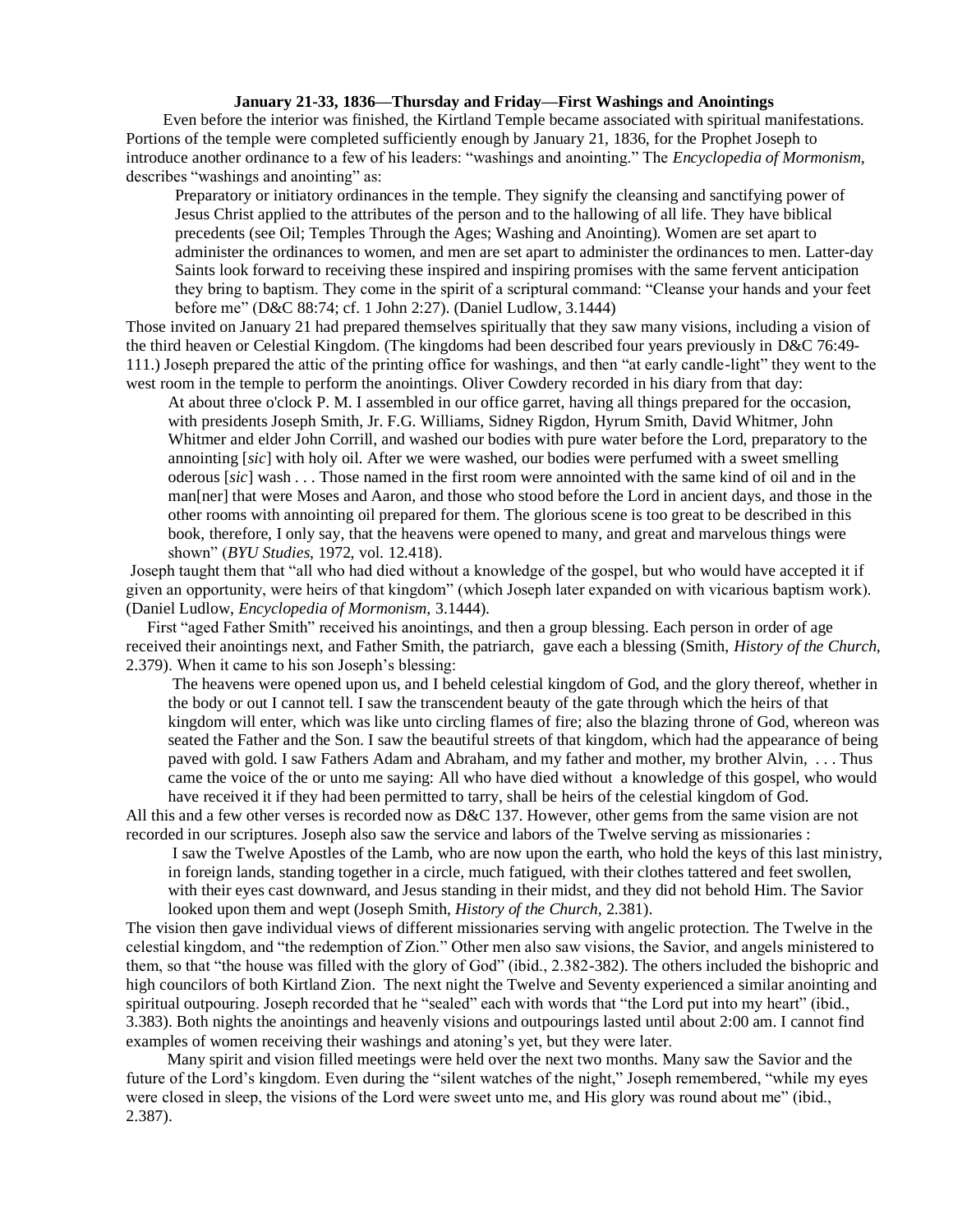# **Palm Sunday, March 27, 1836***—***1st Session of Dedication of the Kirtland Temple**

 After three years of sacrifice and labor, the Kirtland Temple dedication began on Sunday March 27, 1836. During the days before and after the dedication, Joseph and many saints experienced "a Pentecost" of the Gifts of the Spirit—including faith, knowledge, revelation, prophecy, visions, tongues, and interpretation of tongues (Joseph Smith, *History of the Church,* 2.432).

 Joseph announced that well-behaved children could sit on laps, and many came. Here's Sylvia Cutler Webb early recollections:

One of my earliest recollections was the dedication of the [Kirtland] Temple. My father took us up on his lap and told us why we were going and what it meant to dedicate a house to God. And although s[till] very young at that time, I clearly remember the occasion. I can look back through the lapse of years and see as I saw then Joseph the Prophet, standing with his hands raised towards heaven, his face ashy pale, the tears running down his cheeks as he spoke on that memorable day. Almost all seemed to be in tears. The house was so crowded the children were mostly sitting on older people's laps; my sister sat on father's, I on my mother's lap. I can even remember the dresses we wore. My mind was too young at that time to grasp the full significance of it all, but …I am very grateful that I was privileged to be there (Church manual, [https://archive.org/stream/Primary5/Primary%205\\_djvu.txt\)](https://archive.org/stream/Primary5/Primary%205_djvu.txt).

Nearly a thousand people filled the building for the seven-hour dedication and yet, Joseph recorded that "the most quiet demeanor during the whole exercise" (Joseph Smith, *History of the Church,* 2.428). Here's the meeting outline in bullet notes:

- **7:00am** Two hours early ~500 to 600 gathered outside the temple in the snow
- **8:00 am**—The doors opened and Joseph, Oliver, and Sidney seated 1,000 people (930 seated plus the priesthood on the stand. The rest of the crowd had their Sabbath services in another building, and returned another dedication session on Wednesday)
- **9:00 am** Meeting started with Sidney Rigdon reading 96th and 24th Psalms
- Choir sang, "Ere long the veil rent in twain" (nine verses)
- Pres. Sidney Rigdon offered opening Prayer
- Choir and Congregation sang "Oh happy souls who pray"
- Pres. Rigdon spoke for 2  $\frac{1}{2}$  hours on Matt 18:17-20, "Whatsoever you bind on earth shall be bound in heaven," and Matt 8: "Foxes have holes but the Son of Man . . . "
- Hymn: "Now Let us Rejoice"
- Sustaining officers by quorum—first for Joseph as Prophet (with 15 to 20-minute intermission).
- Hymn: Adam-ondi-Ahman"
- Sustaining of Officers by each quorum and then by the congregation.
- Hymn: "How pleased and blessed was I"
- Joseph read Dedicatory Prayer (D&C 109), which he previously had received as a revelation. "I saw that Joseph the Prophet stood with his hands raised toward heaven and then speaks"
- Hymn, "The Spirit of God Like a Fire is Burning" (seven verses written by W.W. Phelps)
- Dedication of the Temple Accepted by the Priesthood and the Saints
- Sacrament: All partook of the Lord's Supper (Joseph's younger brother, Don Carlos blessed both bread + wine)
- Testimony by Don Carlos Smith, Oliver Cowdery, Frederick G. Williams, David Whitmer
- Pres. Hyrum Smith thanked those who built the Temple
- Pres. Rigdon Closing Remarks and Closing Prayer
- Hosanna Shout on the same day that Christians around the world celebrate Palm Sunday, calling Hosanna.
- Pres Brigham Young gave a short address in tongues, with David W. Patten interpreting, and then he also spoke in tongues.
- The Prophet Joseph recorded that next, "I blessed the congregation in the name of the Lord"
- **4:00 pm—**Session ends

## **D&C 109**

 The dedicatory prayer was inspired earlier and then Joseph read it half way through the dedication. It announces the purpose of temples, so the "to manifest unto his people" (D&C 95:8), Those early saints sacrificed so much—they gave everything and had an outpouring of the Spirit at the dedication and many felt and saw the Lord.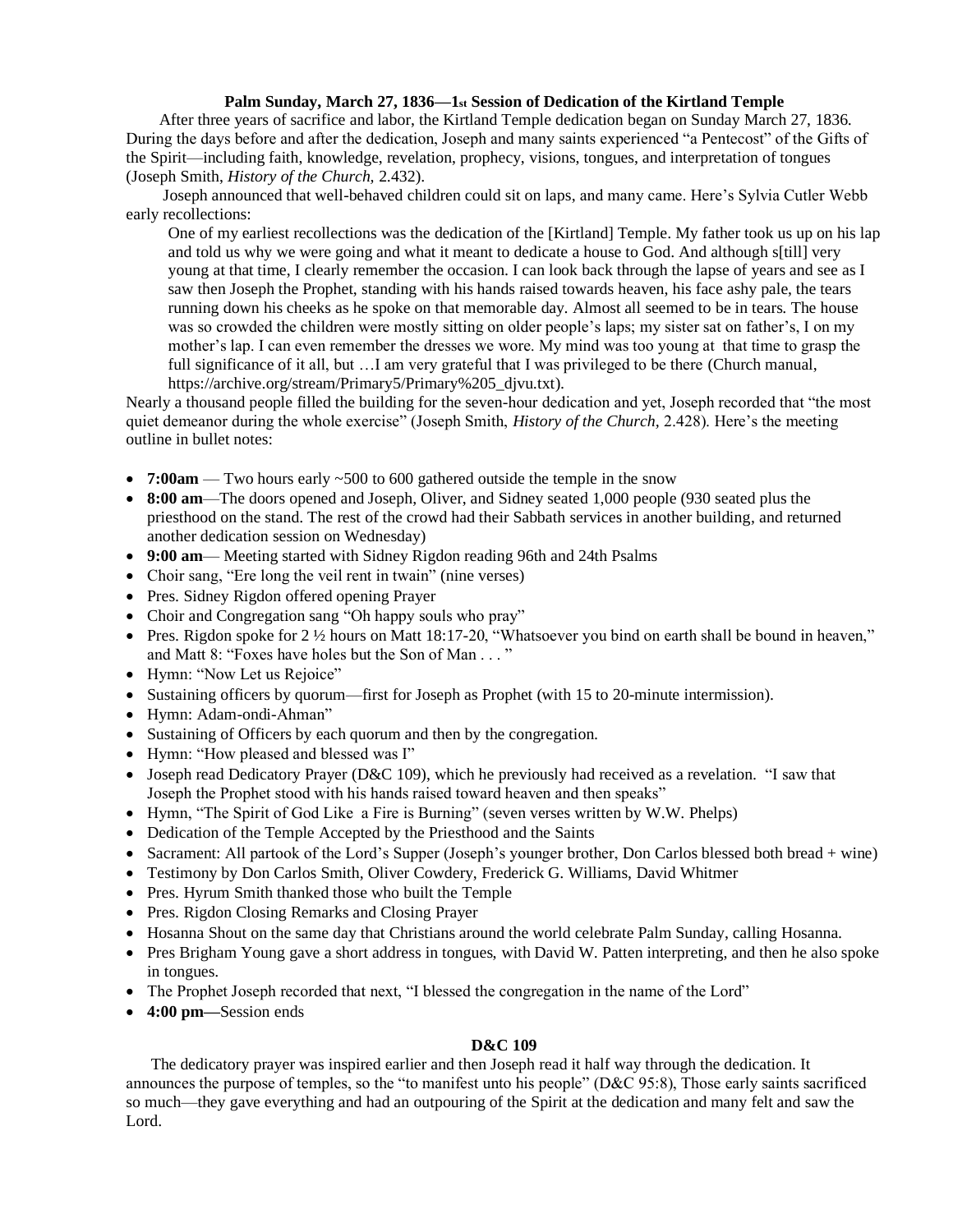- :1-5 Temple built for Christ to visit—The "Name" of the Lord is repeated 18 times—the temple is a place where we take on us His Name sealed in our foreheads.
- **:**6-21 House of prayer, fasting, faith, learning, glory, order (quotes from D&C 88:118-119)
- :22-33 Enemies kept away
- :34-42 Saints empowered to gather-- Prays for blessing similar to Pentecost as recorded in Acts. (This happened!)
- :43-53 Deliverance for saints from plagues
- :54-58 Prepare other nations—Inference that America was the beginning place of where the Gospel will go forward—honored the constitution of the USA
- :59-67 Redemption of all Israel—from this time, Jews began to return and are now the largest group there. Jerusalem "from this hour" began to be redeemed
- :68-80 Saints be crowned with glory, receive exaltation

When you study D&C 109 next, you may see a great preparation for what we need to learn for the Second Coming: **Why** was section 109 composed?

What does Joseph **thank** God for here? What does Joseph **ask** for in this prayer? **Who** does Joseph pray for in this prayer? What typology or **symbolism** is in this prayer? **What happened** as a result of section 109?

## **March 27-29, 1836—Priesthood Evening Leadership Session**

Notwithstanding the long day, Joseph experienced another spiritual outpouring with 416 priesthood leaders who remained in the temple that evening:

I met the quorums in the evening and instructed them respecting the ordinance of washing of feet, which they were to attend to on Wednesday following; and gave them instructions in relation to the spirit of prophecy, and called upon the congregation to speak, and not to fear to prophesy . . . Do not quench the Spirit, for the first one that opens his mouth shall receive the Spirit of prophecy. Brother George A. Smith arose and began to prophesy: all the congregation simultaneously arose, being moved upon by an invisible power; many began to speak in tongues and prophesy; others saw glorious visions; and I beheld the Temple was filled with angels, which fact I declared to the congregation. The people of the neighborhood came running together (hearing an unusual sound within, and seeing a bright light like a pillar of fire resting upon the Temple), and were astonished at what was taking place. This continued until the meeting closed at eleven p.m. (*History of the Church,* 2.428)

Joseph felt this endowment of divine power paralleled the Spirit descending on the leaders of the primitive church. He retraced their steps under the same apostolic authority. In addition, the next few evenings included other quorum gatherings and manifestations. On Tuesday night, March 29 Joseph introduced another ordiance:

The word of the Lord came to us through Presdt. J. Smith jun that those who had entered the holy place must not leave the house untill morning but send for such things as were necessary, and also, that during our stay we must cleans our feet and partake of the sacrament that we might be made holy before Him, and thereby be qualified to officiate in our calling upon the morrow in washing the feet of the Elders.

 Accordingly we proceeded and cleansed our faces and our feet, and then proceeded to wash each others feet— president S. Rigdon first washed presdt J. Smith jun and then in turn was washed by him— after which president Rigdon washed presdt J. Smith Sen. and Hyrum Smith <prsdt> J. Smith jun washed presdt F. G. Williams, and then pres. Hyrum Smith washed . . . (ibid., 2.430[; https://www.josephsmithpapers.org/paper](https://www.josephsmithpapers.org/paper-summary/journal-1835-1836/190)[summary/journal-1835-1836/190\)](https://www.josephsmithpapers.org/paper-summary/journal-1835-1836/190).

After this they partook of the sacrament and stayed in the temple "all night, prophesying and giving glory to God."

#### **March 30 + 31, 1836—3rd and 4th Dedicatory Sessions of the Kirtland Temple**

 A second dedicatory service was held three days later on March 30th to accommodate those not able to fit into the temple for the opening service. Elders Thomas B. Marsh and David W. Patten spoke. Again Joseph reported "the Holy Spirit rested down upon us, and we continued in the Lord's House all night, prophesying and giving glory to God." Under Joseph's leadership the group: